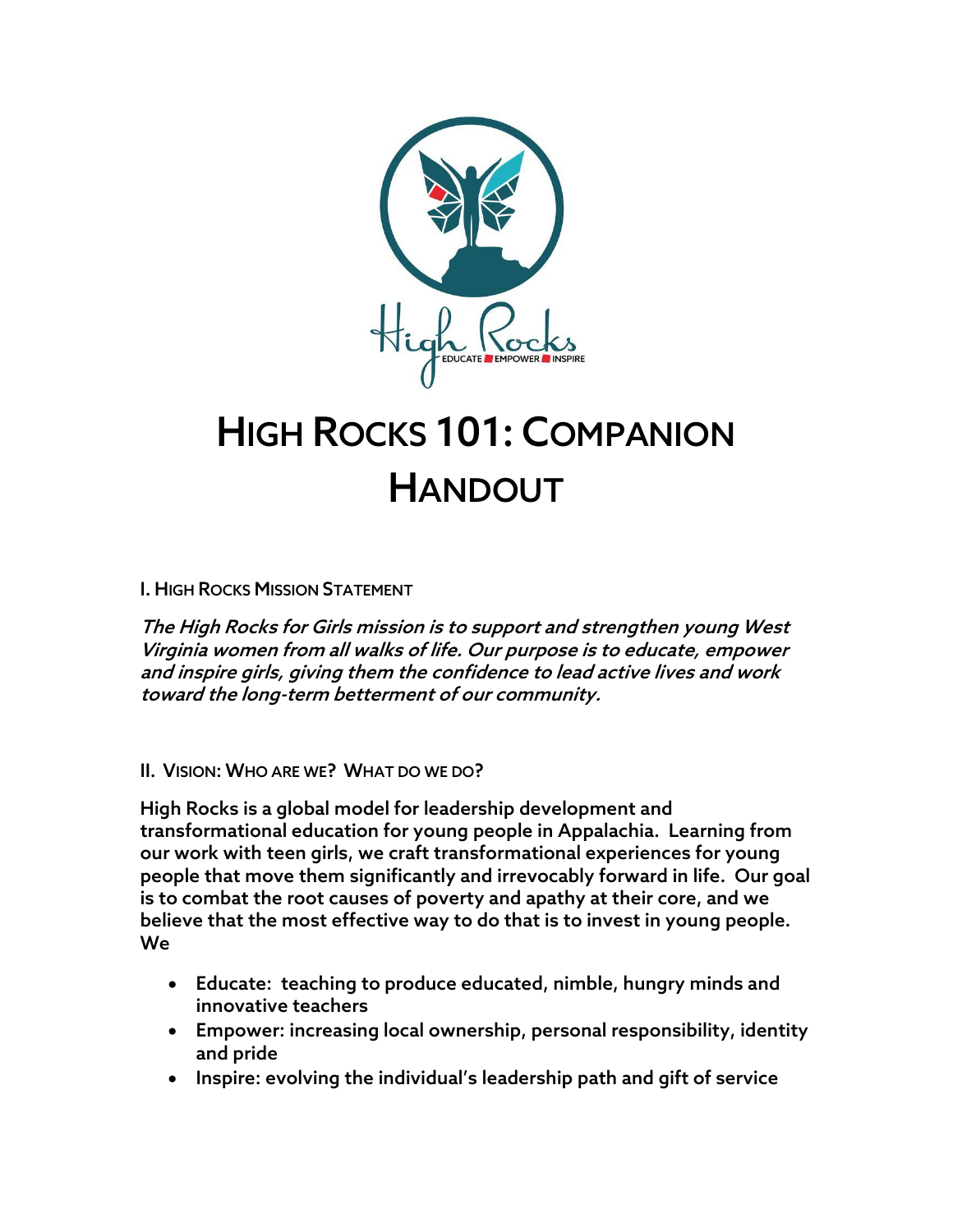We believe in the transformative power of single-sex education and spaces for girls, and High Rocks is and always will be a powerful center for women and girls. In addition, as we grew with our girls we also started also working with the boys who were drawn to them and hungry for the opportunities and challenges we had to offer. Now, we work with young women and men, ages 13-25, emerging as leaders in schools and communities.

We believe in local economies and place-based education, so we focus our work primarily on our core communities located closest to our home base, secondarily on West Virginia, and thirdly across the central Appalachian region. We offer resources, services and opportunities to any young person from or invested in the Appalachian region.

High Rocks is a strong and vibrant organization; we are a community and a family. We are a cutting-edge learning lab of experiential education and teacher education, committed to equality, justice, and the power of the individual.

Our campground, lodge and offices are located in Hillsboro, West Virginia, and we operate High Rocks centers in Lewisburg and Richwood, West Virginia. We partner with area schools, community groups, government agencies, and libraries. Regionally and nationally, we partner with social justice groups, funding organizations, and colleges and universities. All these partnerships are vital to our effectiveness in our rural area.

## IV. HIGH ROCKS BEST PRACTICES

## Support girls to be their BEST SELVES. We

- 1. guide girls to examine their own beliefs and values rather than impose our own.
- 2. ensure that all girls have weekly access to one-on-one attention from trustworthy adults.
- 3. model healthy lifestyle choices, social/environmental responsibility and respect for diversity.
- 4. practice self-development and self-identification in a same-sex environment that minimizes the influence of sexual pressures.
- 5. believe in the power of positive energy among young people and the importance of positive mentors and peer groups.
- 6. apply the label "gifted" to all girls, and renounce other labels.

# Raise THINKERS and DOERS. We

- 7. build creative thinking through the arts, math, writing, and science.
- 8. believe that challenges build perseverance, self-worth, ownership of one's choices, and faith.
- 9. praise quality of effort rather than natural ability or outcome.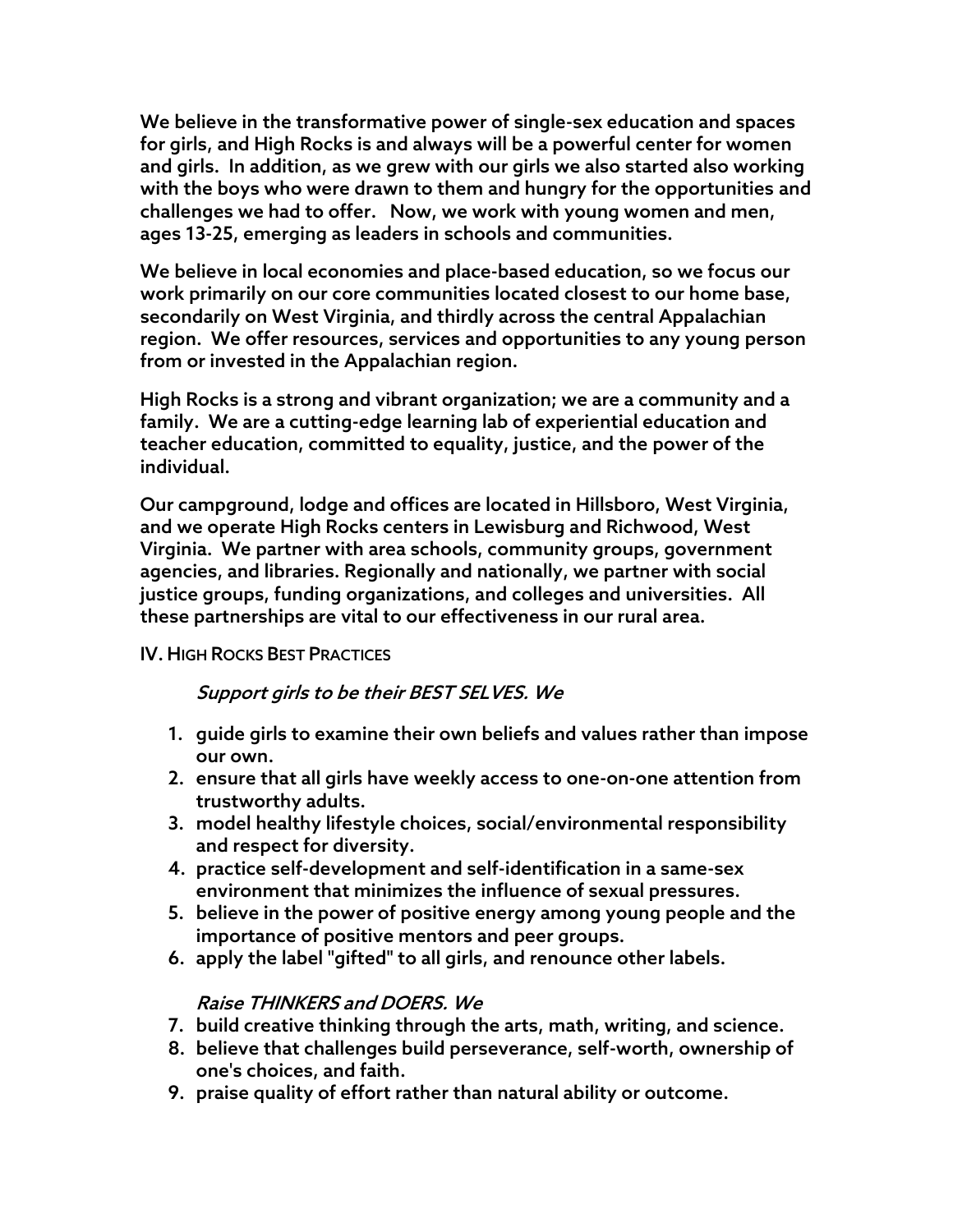- 10.push girls to more deeply engage with themselves and the world around them by approaching activism from the ground up, valuing personal experience for its intrinsic value and as an indicator of broader cultural and societal issues.
- 11. create opportunities for girls to practice their best-selves in new environments to build confidence, flexible thinking, and respect for diversity.

# Build COMMUNITY. We

- 12.value the strength of an intergenerational network of women.
- 13.honor many girls natural tendency to form groups by creating collaborative groups that support their best-selves, transformations, and learning.
- 14.create "group agreements" to set norms and processes for group problem-solving and interactions (rather outside policing by a topdown authority structure).
- 15.adhere to an honor code created by our girls that prioritizes healing and restitution over punishment.

### Grow a healthy ORGANIZATION. We

- 16.take care of ourselves and each other to keep inspiration, enthusiasm, and engagement authentic.
- 17.involve girls' voices, leadership, and ownership in the direction of our organization by creating a variety of opportunities for input (as paid board consultants, as facility designers, in one-on-one conversations with staff, program evaluations).
- 18.use mid-program and final evaluations to make programming adjustments and inform future efforts.
- 19.create occasions to express our gratitude for each other.
- 20.build a community of leaders with leadership education for all members and leadership opportunities within all levels of the organization.

#### III. HIGH ROCKS ADMISSIONS

High Rocks girls…

- Have a sense of adventure
- Are creative in some way
- Enjoy challenges
- Want to work hard (at something)
- Think deeply about ideas
- Are kind towards others
- Have a strong sense of what is fair
- Are academically motivated